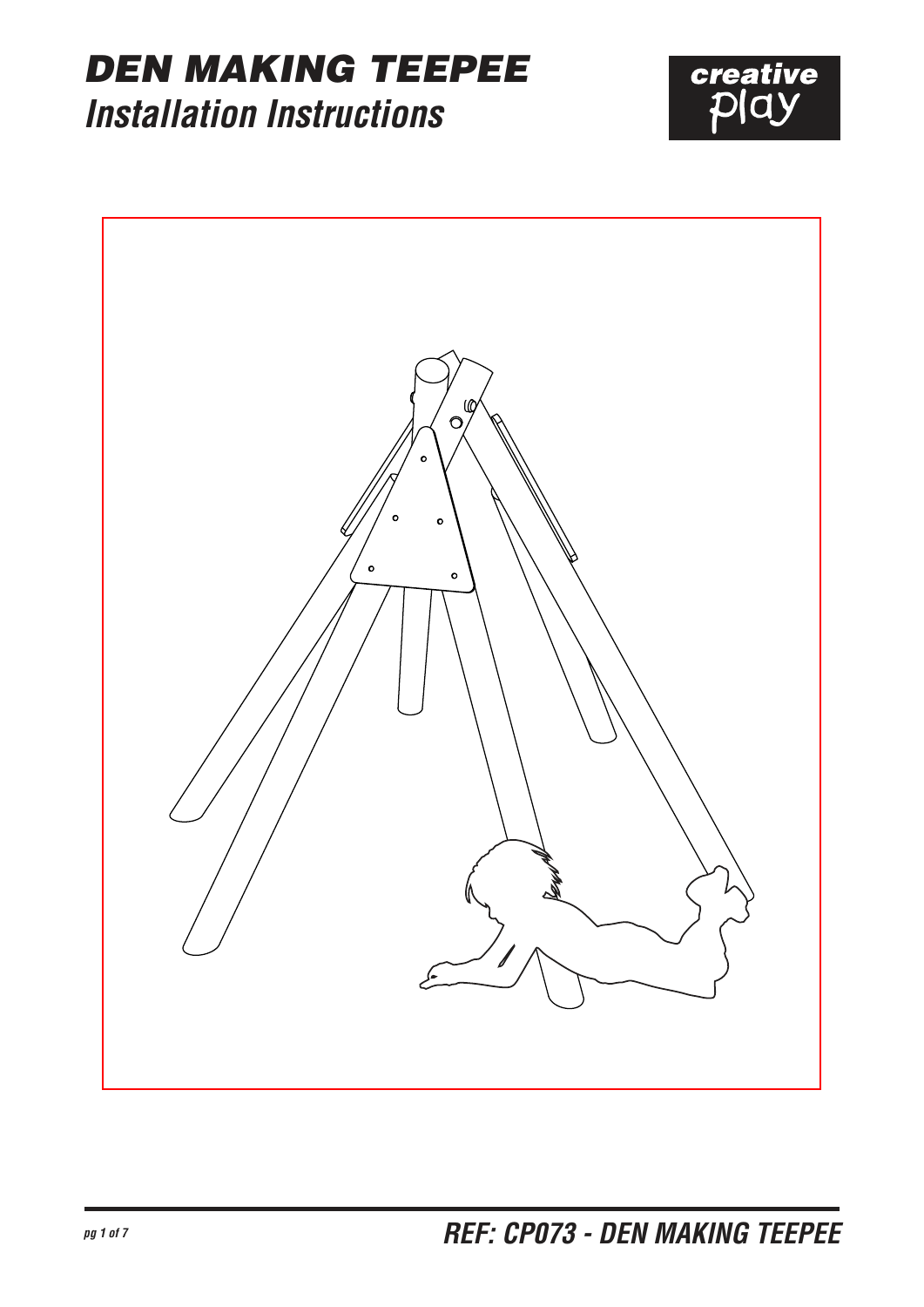## **PARTS required**

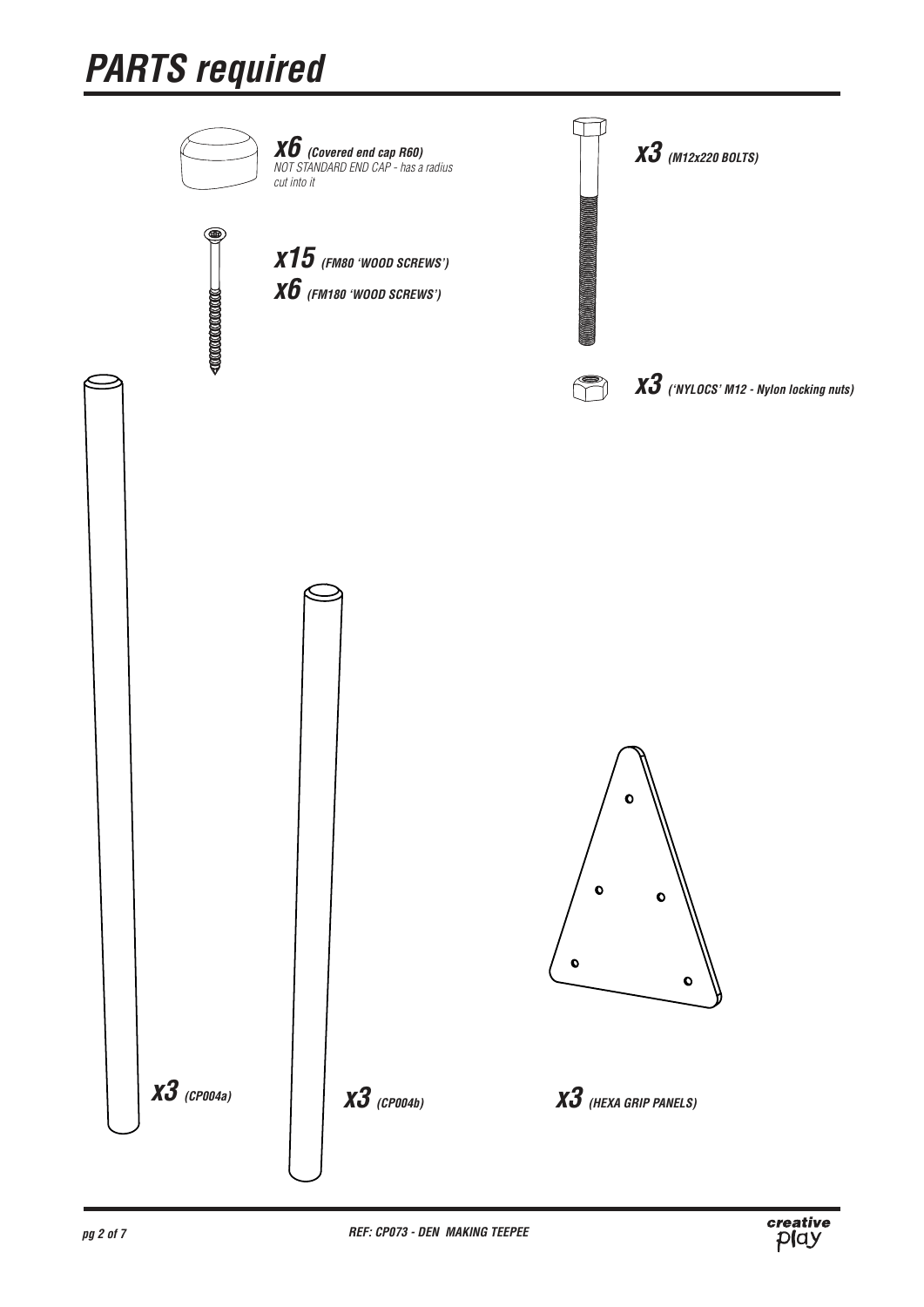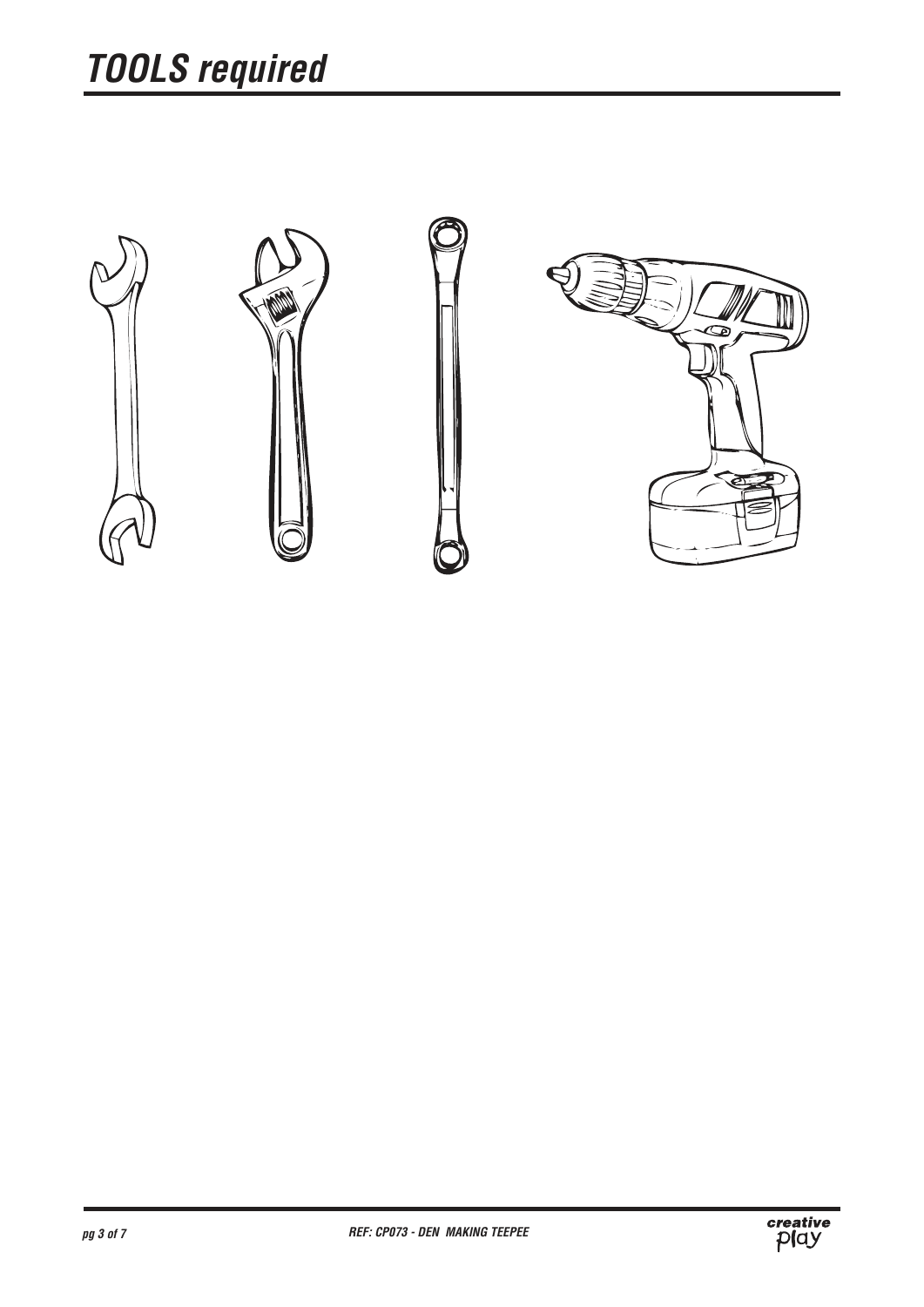

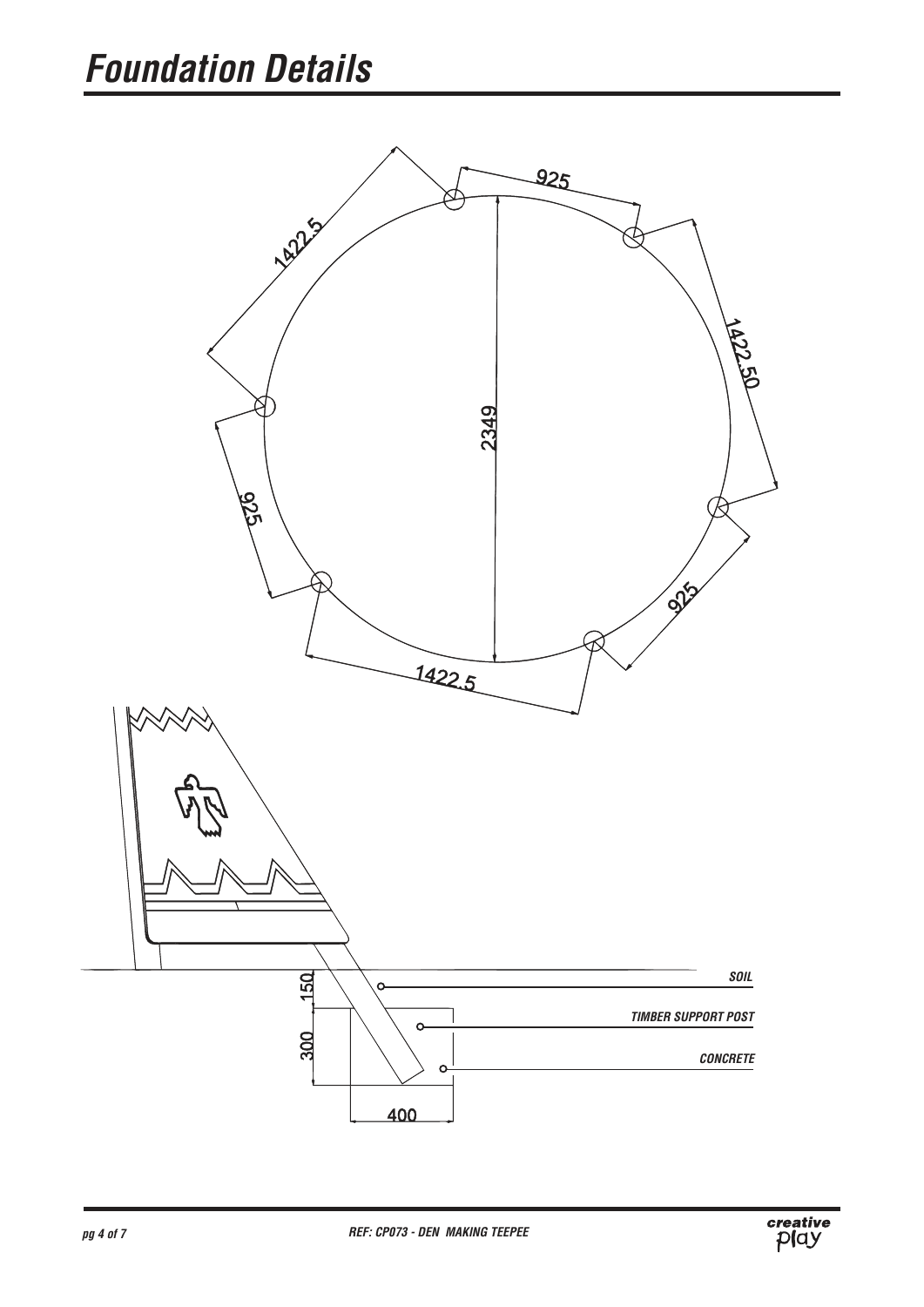## **Installation Instructions**



#### **Attach the HEXA GRIP PAN-ELS to the TIMBERS**



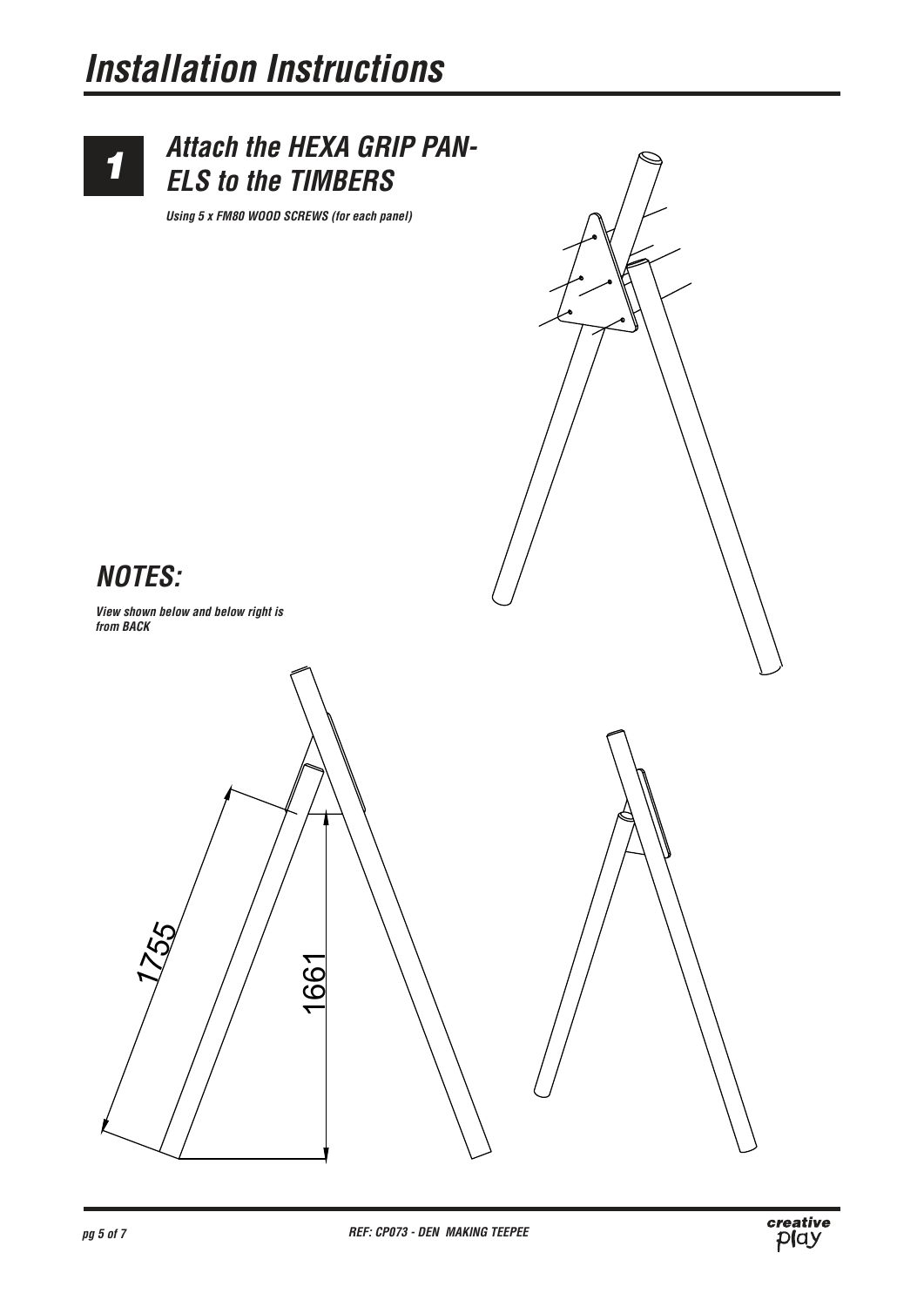#### **Installation Instructions**